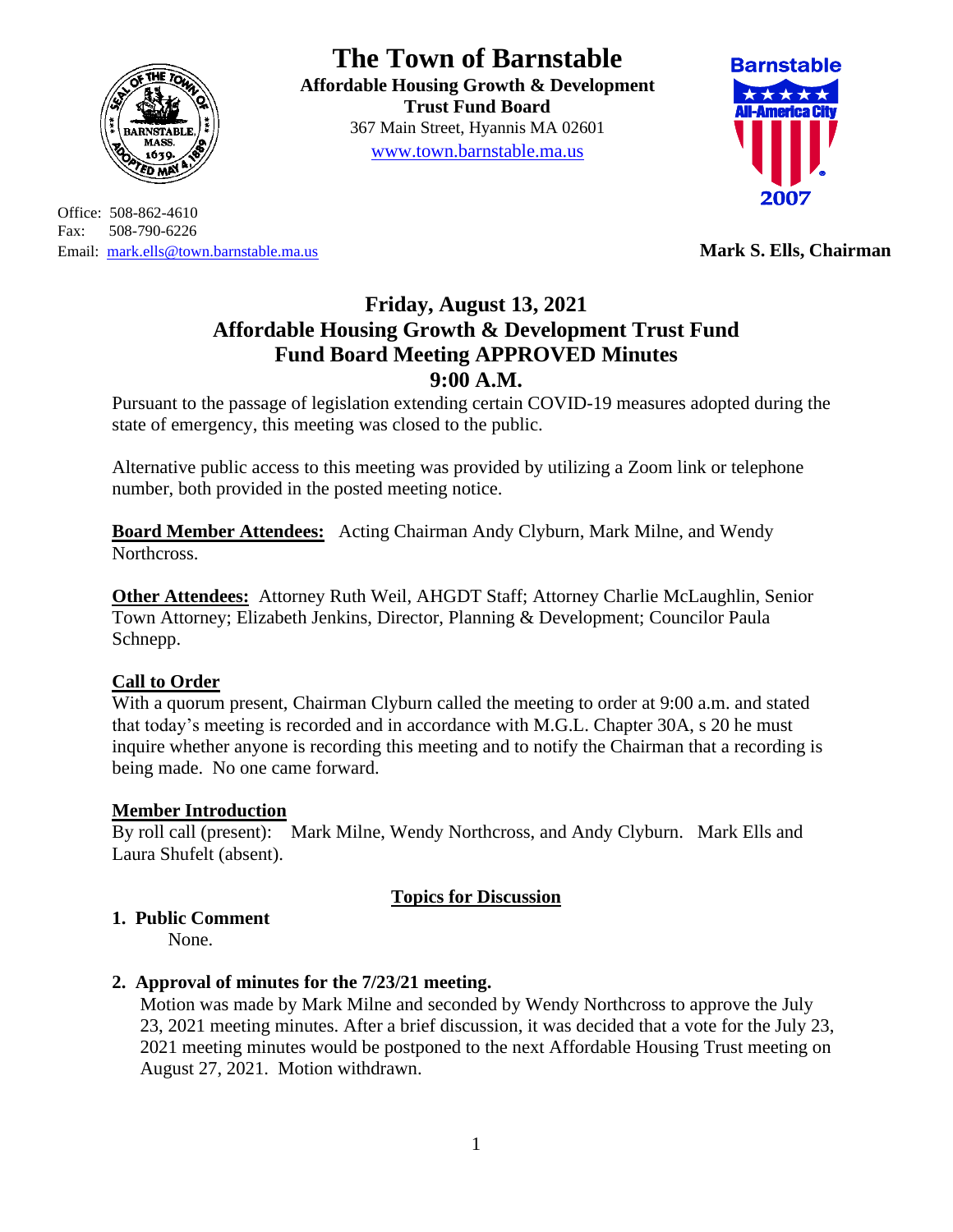#### **3. Application for Funding: Review of the application submitted by Jake Dewey for predevelopment funds to support the redevelopment and development of the following parcels located in Hyannis, MA: 560 West Main Street, 4 Elis Drive, 14 Ellis Drive, 15 Elis Drive, 20 Elis Drive, 30 Elis Drive, 31 Elis Drive, 35 Elis Drive, 39 Elis Drive, 40 Elis Drive and 44 Elis Drive.**

Ruth Weil reminded that Mr. Dewey had requested a continuance to a Trust meeting after he receives information from his consultants. It was agreed to move this item to the next Trust agenda and check status with Mr. Dewey.

#### **4. Review of Town Council presentation regarding the Trust's request for \$2.5 Million Dollars of Community Preservation Act funding.**

Ruth Weil narrated the draft presentation proposed for the public hearing before the Town Council on August 19, 2021. She explained each slide and requested the Trust's critical review. Slides 1 through  $5 -$  no revisions.

Slide 6 - Purpose of the Trust - Wendy suggested that the income levels be on hand as defined by CPA.

Slides 7 and 8 – no revisions.

Slide 9- List of NOFA Evaluation Criteria for Development Activities. Ruth noted that the Trust will be revising the evaluation criteria of the NOFA after this funding is approved.

Slide 10 - Projects Funded Housing Assistance Corporation (HAC) –Wendy asked if it should be identified on this slide that these funds will be returned to the Trust to reinvest. Slides 11 through 14 – no revisions.

Slide 15 - Seeking Partnerships to Leverage CPA funds for First Time Homebuyers' Program. Ruth referred to her conversation with Elliot Schmiedl of Mass Housing Partnership regarding the effects of using a program such as One + Mortgage by using a lower mortgage rate with CPA funds to bridge the affordability gap.

Slide 16 - Potential Use of Town-Owned Parcels for the Development of Affordable Housing. Wendy asked if the Trust should refer to specific sites to demonstrate to the Council what is actually in the Trust pipeline and strengthening the need for more funding. Andy Clyburn said if asked, he would not hesitate to say that the Trust had a handful of parcels under consideration, but have narrowed it down to 1200 Phinney's Lane for development review.

Slide 17- Revenues in Each Category of CPA in 2021 and new Fiscal Year Balances as of 7/1/2021. Mark Milne noted that the slide will need to be updated to reflect FY 22 set asides and the current fund balances at closing of FY 21.

Slide 18 - Expenditure History Since Adoption - Ruth explained that comparisons in this slide are to demonstrate that expenditures under the Housing category have historically been significantly less than the other CPA categories.

Slide 19 - Affordable Housing Trust Fund Estimated Budget – After discussion, all agreed that the \$295,170 that will be returned by Housing Assistance Corporation should placed in the FY23 Reserve. Mark Milne said that the FY23 Revenue and Reserve Balances will need to reflect the addition of these funds. Mark Milne noted that this budget is flexible as there is the ability to move dollars between the categories and reserves as projects come forward.

Slide 20 - Proposed Fund Allocation – Mark Milne said he will provide confirmation that the balances of the CPA funding source have not changed. All agreed that Ruth's suggestion to add the Town Council Order as a conclusive slide is a good one and that the Power Point presentation with noted revisions was ready for the Town Council meeting.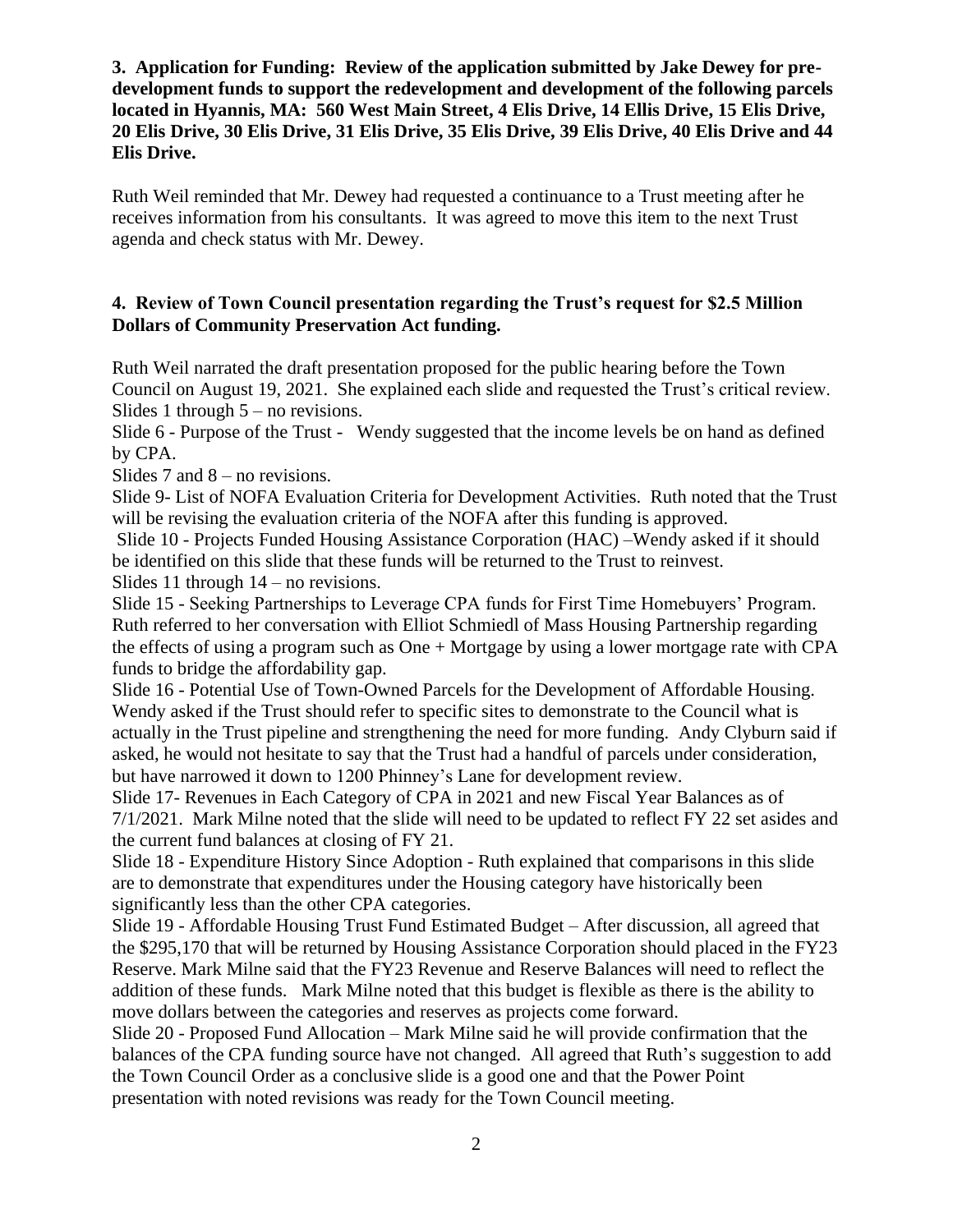#### **5. Review of the Trust's Quarterly Report for the period from May 1, 2021 through July 31, 2021 to be submitted to the Community Preservation Committee (CPC).**

Ruth said that the report is a straight forward quarterly report due to the Community Preservation Committee for the period ending July 31, 2021. The report includes the predevelopment application received from Jake Dewey; the Trust's contact with Mass Housing Partnership (MHP) to discuss combining Community Preservation Funds with reduce mortgage rates under MHP's ONE+ Mortgage program; and the potential use of Town-Owned land for affordable housing, specifically, 1200 Phinney's Lane. Ruth noted expenditures for this period were \$1,500 for administrative support. Motion was made by Wendy Northcross and seconded by Mark Milne to approve the Trust's Quarterly Report for the period May 1, 2021 through July 31, 2021 to be submitted to the Community Preservation Committee. Roll Call Vote: Mark Milne (yes) Wendy Northcross (yes) Andy Clyburn (yes). Motion carried.

#### **6. Discussion of the Trust's perspective on the challenges to the creation of affordable housing in Barnstable to be conveyed as part of a discussion with the Housing Committee.**

Elizabeth Jenkins said that she has been working to provide additional support to the Housing Committee. Realizing that housing is a complex issue, the Housing Committee is seeking ways that they as a group of volunteers can be most effective in assisting with the housing challenges being faced in the community, and to understand their goals and interrelationships with other organizations. Elizabeth said that she and the Housing Committee Chair organized a roundtable meeting for Tuesday, August 17, 2021, and requested representatives from the Trust, Housing Assistance Corporation, Barnstable Housing Authority, as well as Arden Cadrin, former Housing Coordinator, to come in and set the table for a discussion on these challenges so at future meetings we can have discussions about effective ways of dealing with these challenges. Chair Clyburn said that he could be available to attend this meeting, Elizabeth said that Mark Ells also graciously agreed to attend along with Ruth Weil. Ruth cautioned that a meeting of the Trust would be required to be posted if three or more Trust members attend the Housing Committee meeting. Wendy said it would be a valuable conversation for the Housing Committee to have as it seems like the Committee wants to understand the organizational structure. She noted also that the Barnstable Economic Development Committee (EDC) have spoken before about the impact of the availability of less workforce housing than in past years and how this impacts businesses.

#### **7. Discussion of amendments to the proposed Grant Agreement, Mortgage and Promissory Note relating to the approved application submitted by Standard Holdings, LLC for a project identified as "Residence @ 850", to create 10 units of affordable rental housing, to be affordable to individuals and families whose income is 50% of the Area Median Income (AMI), to be located at 850 Falmouth Road, Hyannis, MA.**

Chair Clyburn read the written request for continuance of this Application to the August 27, 2021 meeting submitted by Attorney David Lawler on behalf of Standard Holdings, LLC. Motion was made by Wendy Northcross and seconded by Mark Milne to continue the discussion of amendments to the proposed Grant Agreement, Mortgage and Promissory Note related to the approved application by Standard Holdings, LLC to the August 27, 2021, meeting. Roll Call Vote: Mark Milne (yes) Wendy Northcross (yes) Andy Clyburn (yes). Motion carried.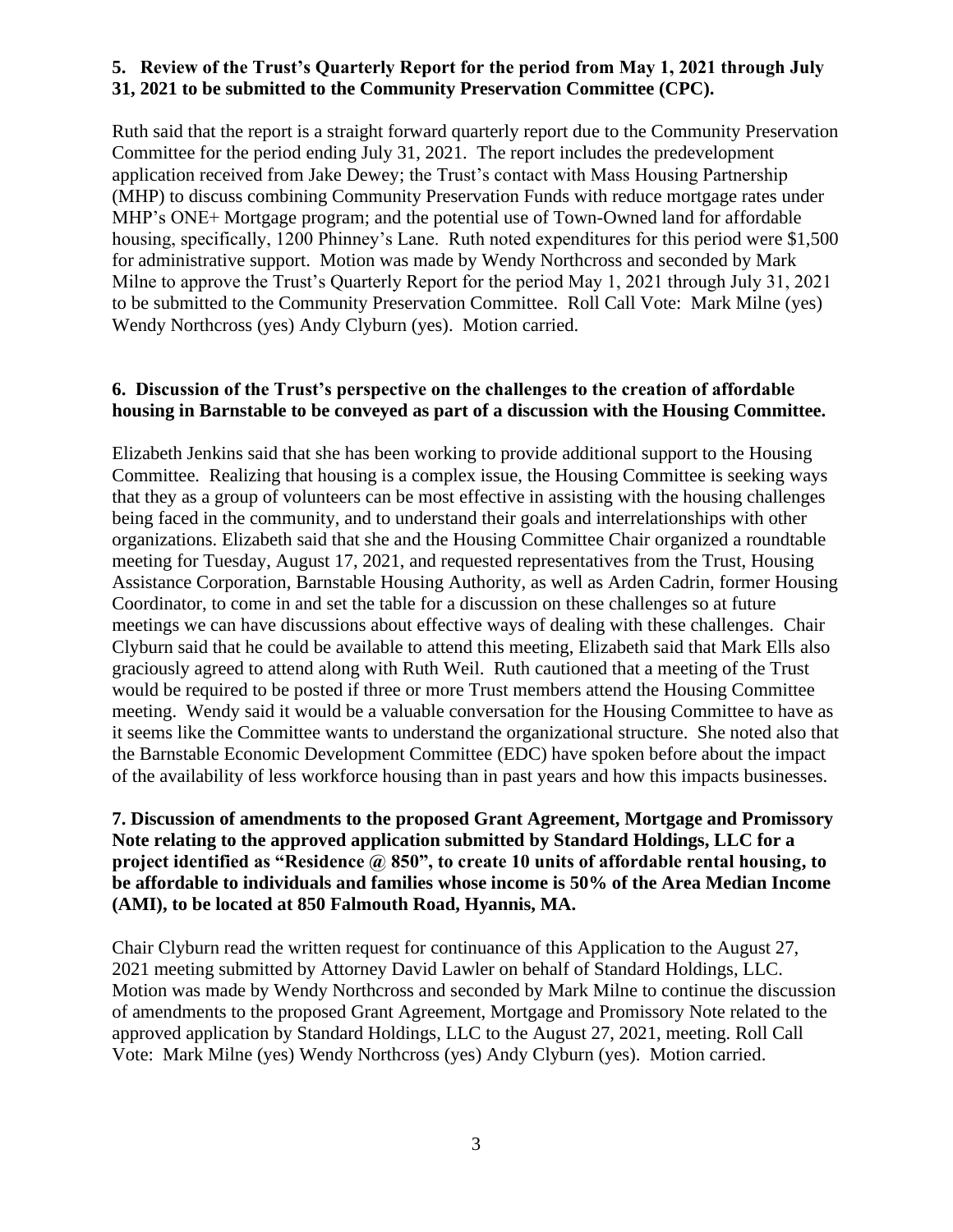#### **8. Correspondence.**

#### **Review of year-end and final monitoring report submitted by the Housing Assistance Corporation relating to the Trust's Temporary Emergency Rental Assistance Funding.**

Ruth explained the Housing Assistance Corporation (HAC) has received an abundance of both Federal and State funds. She noted that HAC indicated they have spent \$848,597 of Federal and State funds on Barnstable residents, and only \$4,380 of the Trust funds were spent. Trust funds were intended to be used after Federal and State funds were expended, and to support those Barnstable residents that did not otherwise qualify for state or federal funds. Ruth said that HAC has indicated that they have sufficient funds for temporary emergency rental assistance and are not requesting that their contract with the Trust to be extended. However, HAC may be seeking CPA funding for a regular rental assistance program. The funds HAC received from the Trust under the Temporary Emergency Rental Assistance Funding will be returned to the Trust in the amount of \$295,170.

#### **7. Discussion of topics for future meetings.**

Ruth said that if CPA funds are allocated to the Trust by the Town Council on August 19, 2021, the NOFA and Applications should be revised at the next Trust meeting to be ready at the end of the required 30-day waiting period for the release of the funds. She shared that she has talked with Elizabeth and Lynne who are ready to help with marketing once details have been worked out noting the value of having a flyer outlining the Trust's offerings on one page. There was a brief discussion about the inclusion of metrics in the application criteria and the difficulty of their use in a rolling application system.

Attorney McLaughlin noted that with the dramatic increase in valuation of real estate in both the residential and commercial markets, if upfront monies for predevelopment costs should be secured against a property for repayment especially if not used for affordable housing and converted to a grant only if the property is used for affordable housing. Andy agreed it is a policy discussion that should be had and expressed concern for making it too difficult for access to predevelopment funds. Ruth said that what Charlie articulated is the Trust's current model and explained that a mortgage is required because legally the Trust cannot gift money pursuant to the Anti-Aid Amendment. Ruth said that the one question that should be discussed as part of the new NOFA is what the level of affordability would an applicant for predevelopment funds have to produce to have the loan forgiven. There was discussion regarding the availability of new census reports, the timing of data collection in relation to the pandemic and relocation of people during the pandemic, as it relates to year-round residency and the age groups impacting schools, work force and health care system. Ruth said she would work with Elizabeth and at some point, bring the census information back to the Trust.

Mark Milne inquired if there is new information for 1200 Phinney's Lane. Andy explained a meeting will be set up soon with Police Chief Sonnabend to ensure his concerns are incorporated. Elizabeth noted that Attorney McLaughlin has been very helpful with the logistics of the access and curb cuts previously discussed.

Andy Clyburn shared that there may be an opportunity with Vineyard Wind as they may be a need for staging in that area and said that perhaps those discussions may positively help move the project forward. He said he will bring forward more details once they are available.